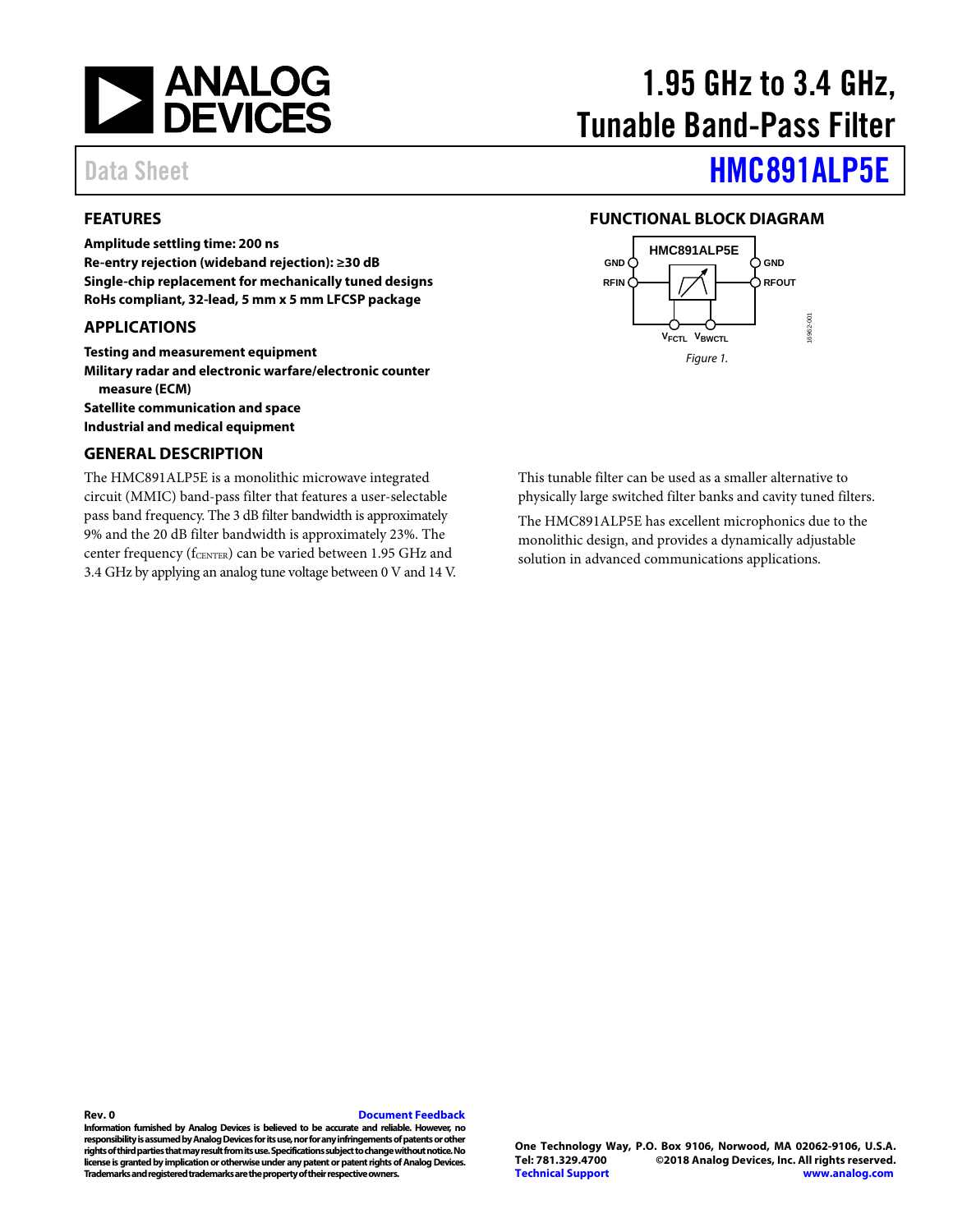## **TABLE OF CONTENTS**

| Evaluation Printed Circuit Board (PCB)  10 |  |
|--------------------------------------------|--|
|                                            |  |
|                                            |  |

## <span id="page-1-0"></span>**REVISION HISTORY**

9/2018-Revision 0: Initial Version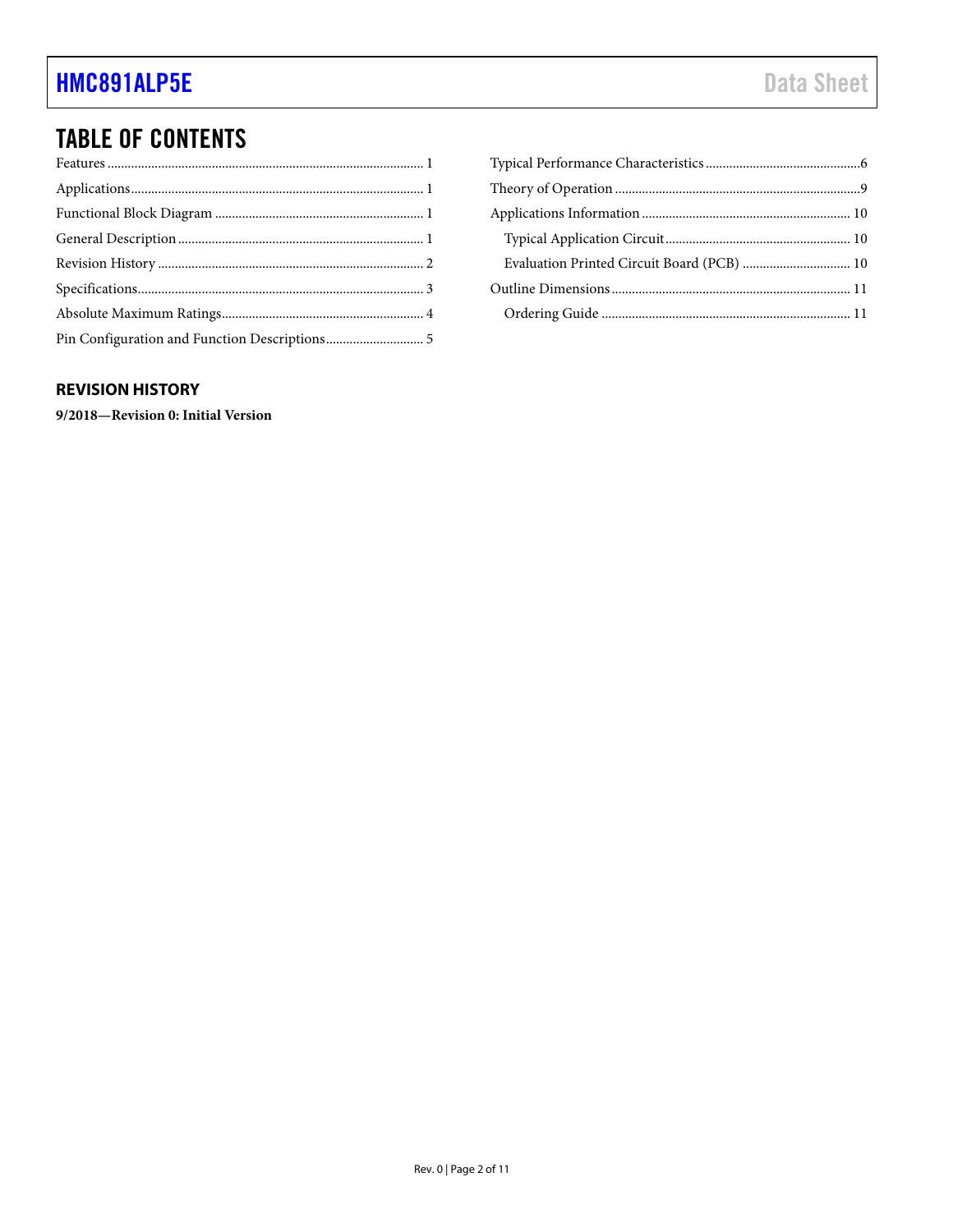## <span id="page-2-0"></span>**SPECIFICATIONS**

 $T_A = 25^{\circ}C,$  center frequency control voltage (V<sub>FCTL</sub>) = bandwidth control voltage (V<sub>BWCTL</sub>), unless otherwise noted.

| Table 1.                                           |      |                          |            |        |                                                                                            |  |
|----------------------------------------------------|------|--------------------------|------------|--------|--------------------------------------------------------------------------------------------|--|
| <b>Parameter</b>                                   | Min  | <b>Typ</b>               | <b>Max</b> | Unit   | <b>Test Conditions/Comments</b>                                                            |  |
| <b>FREQUENCY RANGE</b>                             |      |                          |            |        |                                                                                            |  |
| Center Frequency (fCENTER)                         | 1.95 |                          | 3.4        | GHz    |                                                                                            |  |
| <b>BANDWIDTH</b>                                   |      |                          |            |        |                                                                                            |  |
| 3 dB                                               |      | 9                        |            | $\%$   |                                                                                            |  |
| 3 dB Bandwidth Control (V <sub>BWCTL</sub> )       |      | $\pm$ 3                  |            | $\%$   | Percent change of bandwidth over f <sub>CENTER</sub> as voltage changes                    |  |
| <b>REJECTION</b>                                   |      |                          |            |        |                                                                                            |  |
| Low-Side                                           |      | $0.89 \times$ fcenter    |            |        | $\geq$ 20 dB                                                                               |  |
| High-Side                                          |      | $1.13 \times f_{CENTER}$ |            |        | $\geq$ 20 dB                                                                               |  |
| Re-entry                                           |      | $6.40 \times f_{CENTER}$ |            |        | $\leq$ 30 dB                                                                               |  |
| LOSS                                               |      |                          |            |        |                                                                                            |  |
| Insertion Loss                                     |      | 8                        |            | dB     |                                                                                            |  |
| <b>Return Loss</b>                                 |      | 10                       |            | dB     |                                                                                            |  |
| DYNAMIC PERFORMANCE                                |      |                          |            |        |                                                                                            |  |
| Max Input Power for Linear<br>Operation            |      |                          | 10         | dBm    |                                                                                            |  |
| Input Third-Order Intercept<br>(Input IP3)         |      | 32                       |            | dBm    | Input power $(P_{IN}) = 20$ dBm, two tone                                                  |  |
| <b>Group Delay</b>                                 |      | 3                        |            | ns     |                                                                                            |  |
| <b>Phase Sensitivity</b>                           |      | 3.6                      |            | Rad/V  |                                                                                            |  |
| Amplitude Settling                                 |      | 200                      |            | ns     | Time to settle to minimum insertion loss, within $\leq$ 0.5 dB of<br>static insertion loss |  |
| <b>Drift Rate</b>                                  |      | 0.6                      |            | MHz/°C |                                                                                            |  |
| RESIDUAL PHASE NOISE                               |      |                          |            |        |                                                                                            |  |
| 1 MHz Offset                                       |      | $-165$                   |            | dBc/Hz |                                                                                            |  |
| <b>TUNING</b>                                      |      |                          |            |        |                                                                                            |  |
| Voltages (VFCTL, VBWCTL)                           | 0    |                          | 14         | v      | Each pin can be driven independently                                                       |  |
| Current                                            |      |                          |            |        |                                                                                            |  |
| <b>Center Frequency Control</b><br>Current (IFCTL) |      |                          | ±1         | μA     | Rated current for each pin                                                                 |  |
| <b>Bandwidth Control Current</b><br>(IBWCTL)       |      |                          | ±1         | μA     | Rated current for each pin                                                                 |  |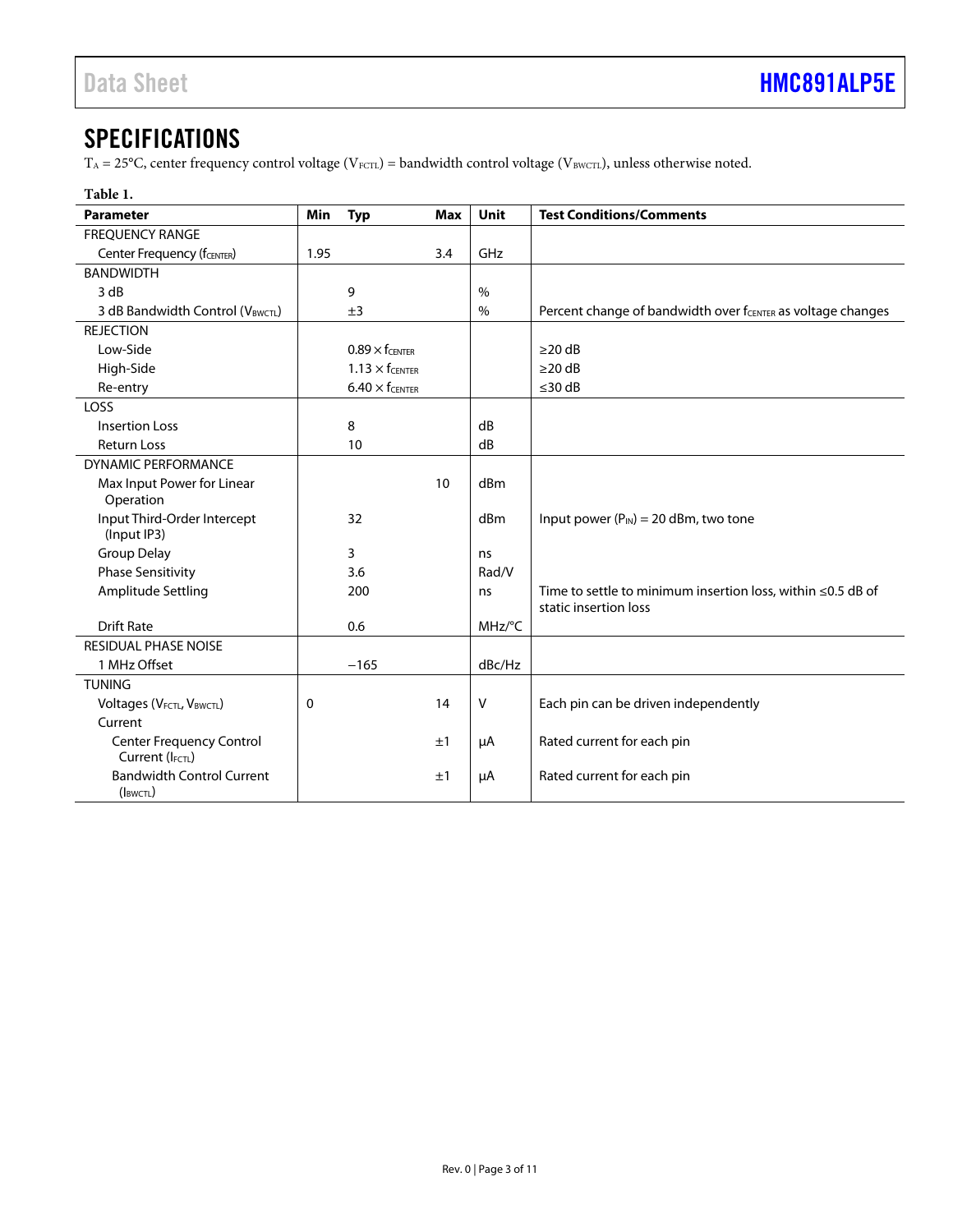## <span id="page-3-0"></span>ABSOLUTE MAXIMUM RATINGS

#### **Table 2.**

| <b>Parameter</b>                                                                                              | Rating                              |
|---------------------------------------------------------------------------------------------------------------|-------------------------------------|
| Tuning                                                                                                        |                                     |
| Voltage (V <sub>FCTL</sub> , V <sub>BWCTL</sub> )                                                             | $-0.5$ V to $+15$ V                 |
| Current (IFCTL, IBWCTL)                                                                                       | $±1$ mA                             |
| RF Input Power                                                                                                | 27 dBm                              |
| Temperature                                                                                                   |                                     |
| Operating Temperature Range                                                                                   | $-40^{\circ}$ C to $+85^{\circ}$ C  |
| Storage Temperature Range                                                                                     | $-65^{\circ}$ C to $+150^{\circ}$ C |
| Junction Temperature for 1 Million Mean<br>Time to Failure (MTTF)                                             | $175^{\circ}$ C                     |
| Nominal Junction Temperature<br>(Electronic Pad Temperature, $T_{\text{FPAD}} =$<br>+85°C, $P_{IN}$ = 10 dBm) | $90^{\circ}$ C                      |
| Electrostatic Discharge (ESD) Rating                                                                          |                                     |
| Human Body Model (HBM)                                                                                        | 1500 V                              |
| Field Induced Charge Device Model<br>(FICDM)                                                                  | 1250 V                              |
| Moisture Sensitivity Level (MSL) Rating                                                                       | MSL3                                |

Stresses at or above those listed under Absolute Maximum Ratings may cause permanent damage to the product. This is a stress rating only; functional operation of the product at these or any other conditions above those indicated in the operational section of this specification is not implied. Operation beyond the maximum operating conditions for extended periods may affect product reliability.

#### **ESD CAUTION**



ESD (electrostatic discharge) sensitive device. Charged devices and circuit boards can discharge<br>without detection. Although this product features minus a content of proprietary protection circuitry, damage<br>may occur on devices subjected to high energy ESD.<br>Therefore, proper ESD precautions should be taken to avoid performance degradation or loss of functionality.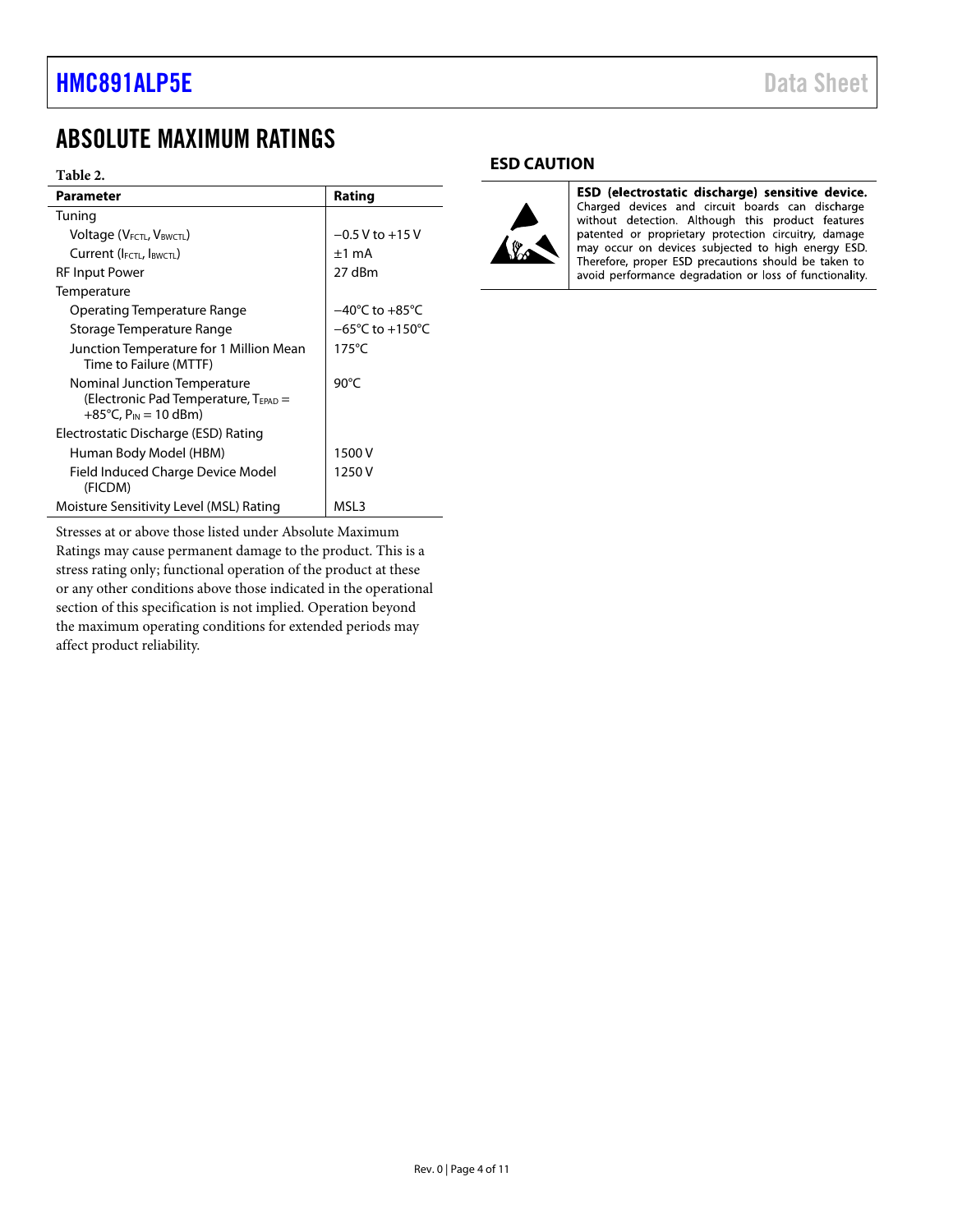## <span id="page-4-0"></span>PIN CONFIGURATION AND FUNCTION DESCRIPTIONS



*Figure 2. Pin Configuration*

**Table 3. Pin Function Descriptions**

| Pin No.                                    | <b>Mnemonic</b>           | <b>Description</b>                                                                                                                                             |
|--------------------------------------------|---------------------------|----------------------------------------------------------------------------------------------------------------------------------------------------------------|
| 1 to 4, 7 to 11, 13, 15 to<br>18, 21 to 32 | NIC.                      | Not Internally Connected. These pins are not connected internally. All data shown herein was measured<br>with these pins externally connected to RF/dc ground. |
| 5,20                                       | <b>GND</b>                | Ground. Connect these pins to RF/dc ground.                                                                                                                    |
| 6                                          | <b>RFIN</b>               | Radio Frequency Input. This pin is dc-coupled and matched to 50 $\Omega$ . Do not apply an external voltage to<br>this pin.                                    |
| 12                                         | <b>VFCTL</b>              | Center Frequency Control Voltage. This pin controls the fCENTER of the device.                                                                                 |
| 14                                         | <b>V</b> <sub>BWCTL</sub> | Bandwidth Control Voltage. This pin controls the bandwidth of the device.                                                                                      |
| 19                                         | <b>RFOUT</b>              | Radio Frequency Output. This pin is dc-coupled and matched at $50 \Omega$ . Do not apply an external<br>voltage to this pin.                                   |
|                                            | EPAD                      | Exposed Pad. The package bottom has an exposed metal pad that must be connected to RF/dc<br>ground.                                                            |

#### **INTERFACE SCHEMATICS**



*Figure 3. GND Interface Schematic*



*Figure 4. RFIN Interface Schematic*



*Figure 5. VFCTL Interface Schematic*



16962-002

16962-002

*Figure 6. VBWCTL Interface Schematic*



*Figure 7. RFOUT Interface Schematic*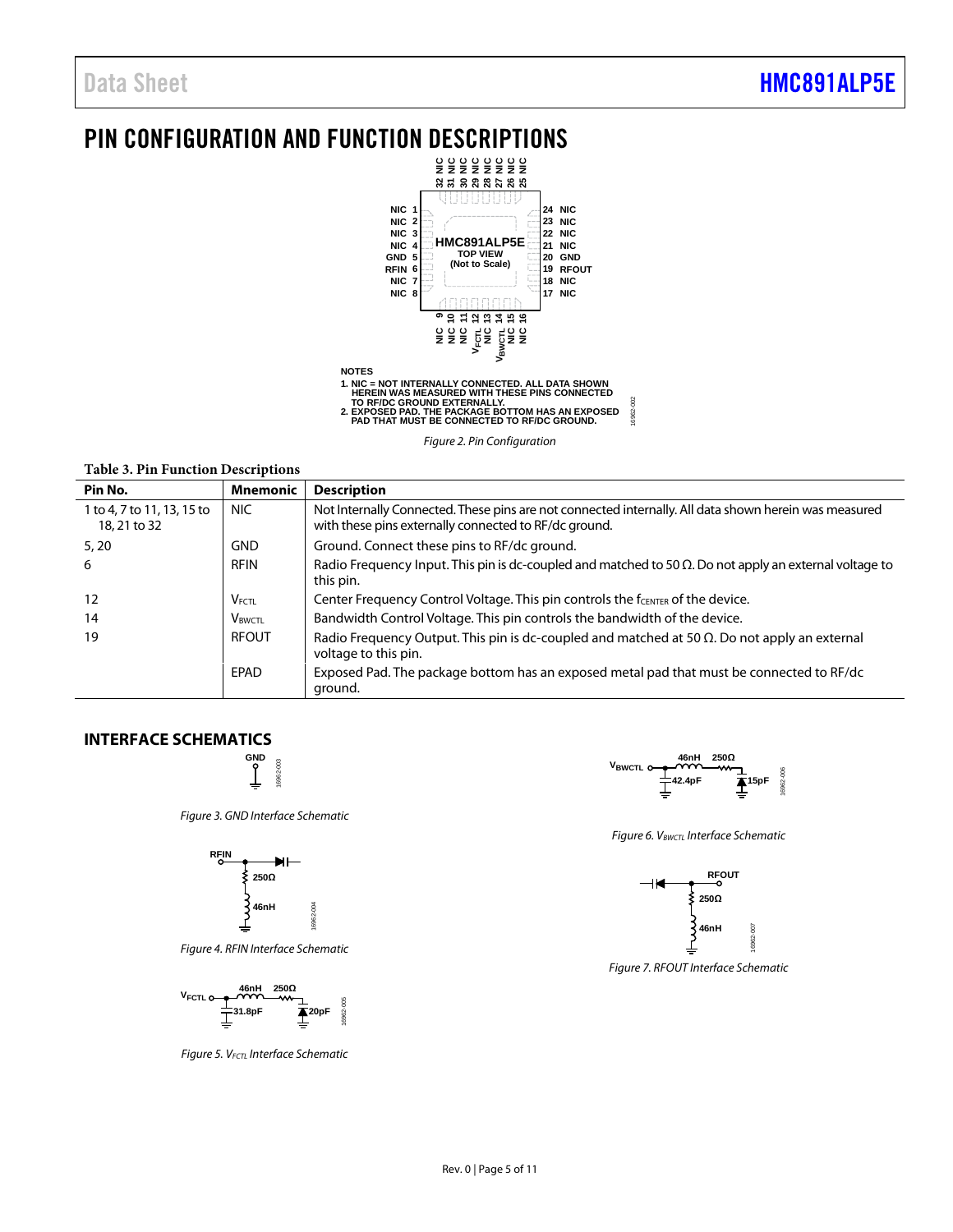## **[HMC891ALP5E](http://www.analog.com/HMC891A?doc=HMC891ALP5E.pdf)** Data Sheet

## <span id="page-5-0"></span>TYPICAL PERFORMANCE CHARACTERISTICS



*Figure 8. Insertion Loss vs. Broadband RF Frequency at Various V<sub>FCTL</sub> = V<sub>BWCTL</sub> Voltages*



*Figure 9. Insertion Loss vs. RF Frequency at Various V<sub>FCTL</sub> = V<sub>BWCTL</sub> Voltages* 



*Figure 10. Insertion Loss vs. RF Frequency at Various Temperatures, VFCTL = VBWCTL = 7 V*



*Figure 11. Return Loss vs. Broadband RF Frequency at Various V<sub>FCTL</sub> = V<sub>BWCTL</sub> Voltages*



*Figure 12. Return Loss vs. RF Frequency at Various V<sub>FCTL</sub> = V<sub>BWCTL</sub> Voltages* 



*Figure 13. Return Loss vs. RF Frequency at Various Temperatures, VFCTL = VBWCTL = 7 V*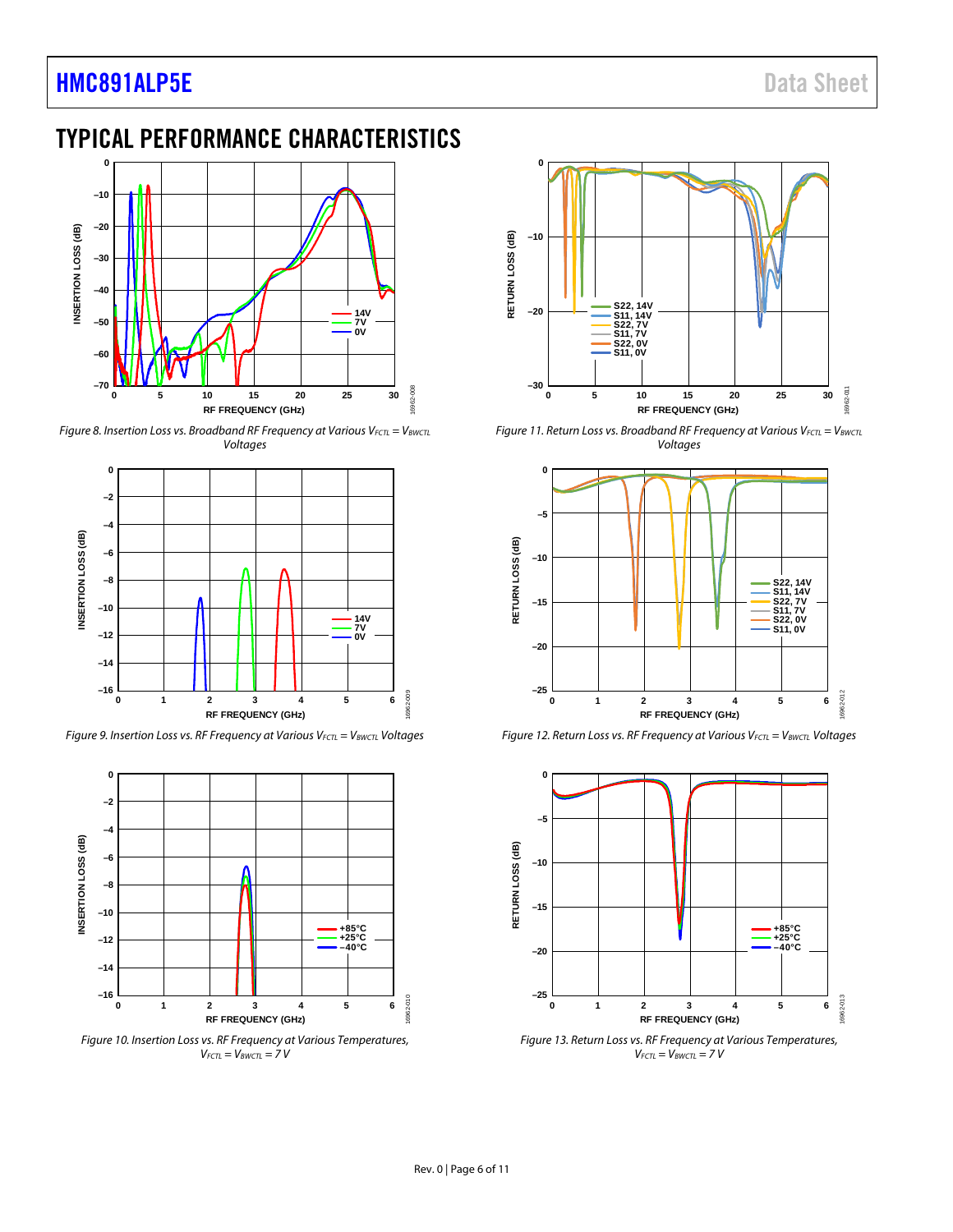#### **4.0 3.5 CENTER FREQUENCY (GHZ) CENTER FREQUENCY (GHz) 3.0 2.5 2.0 1.5 +85°C +25°C –40°C 1.0 0.5 0** 6962-014 16962-014 **0 2 4 6 8 10 12 14 VFCTL = VBWCTL (V)**

*Figure 14. Center Frequency* (*f<sub>CENTER</sub>*) *vs. V<sub>FCTL</sub>* = V<sub>BWCTL</sub> at Various Temperatures



*Figure 15. 3 dB Bandwidth vs. VFCTL = VBWCTL at Various Temperatures*



*Figure 16. Low-Side Rejection Ratio vs.*  $V_{FCTL} = V_{BWCTL}$ *at Various Temperatures*



*Figure 17. Insertion Loss vs. VFCTL = VBWCTL at Various Temperatures*



*Figure 18. Maximum Return Loss in a 2 dB Bandwidth vs. V<sub>FCTL</sub> = V<sub>BWCTL</sub> at Various Temperatures*



*Figure 19. High-Side Rejection Ratio vs.*  $V_{FCL} = V_{BWCL}$  *at Various Temperatures*

#### Rev. 0 | Page 7 of 11

## Data Sheet **[HMC891ALP5E](http://www.analog.com/HMC891A?doc=HMC891ALP5E.pdf)**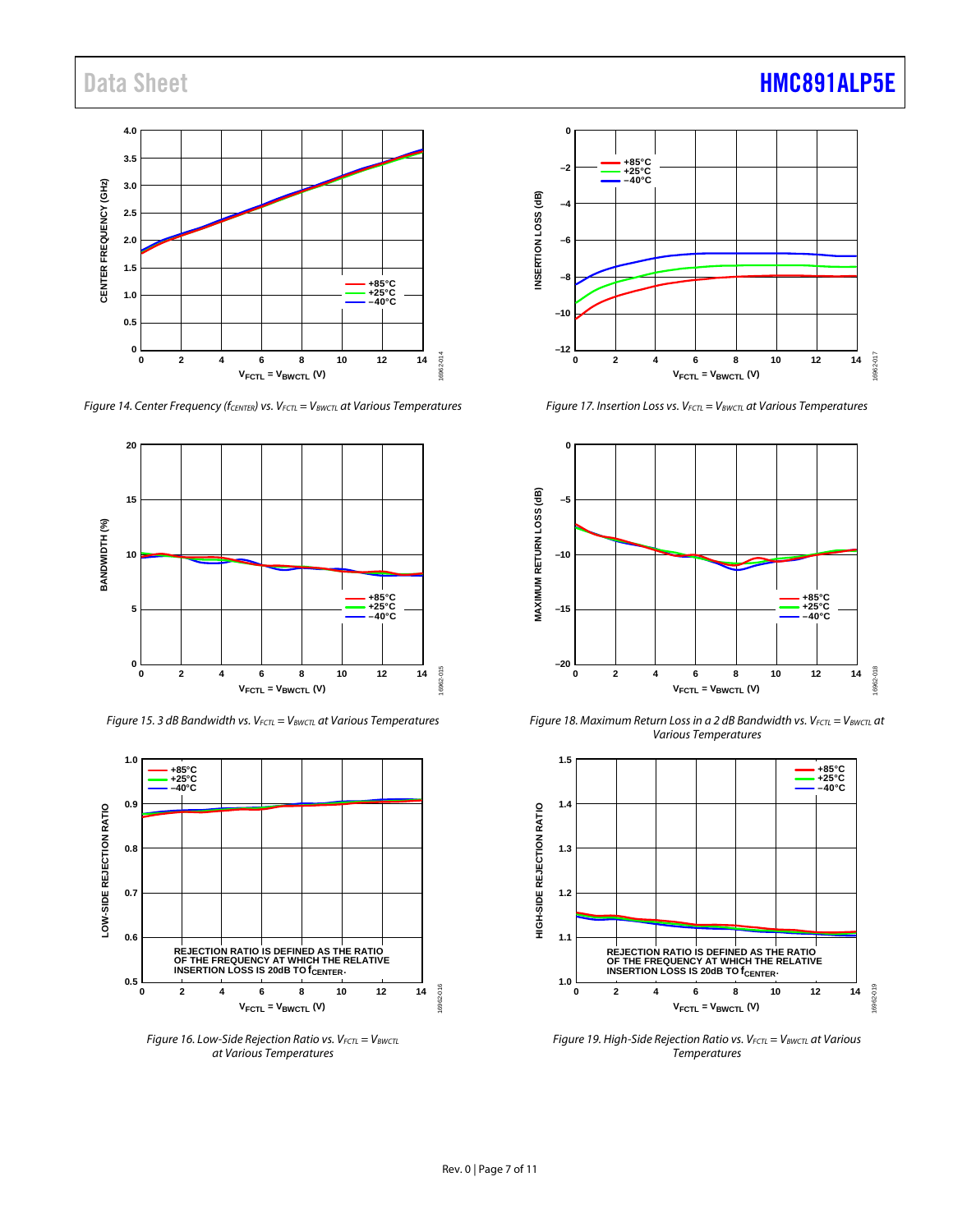## **[HMC891ALP5E](http://www.analog.com/HMC891A?doc=HMC891ALP5E.pdf)** Data Sheet



*Figure 20. Tuning Sensitivity vs. V<sub>FCTL</sub>* **= V<sub>BWCTL</sub> at Various Temperatures** 



*Figure 21. Group Delay vs. VFCTL = VBWCTL at Various Temperature*



*Figure 22. Residual Phase Noise vs. Offset Frequency at Various VFCTL = VBWCTL Voltages*



*Figure 23. Group Delay vs. RF Frequency at Various VFCTL = VBWCTL Voltages*



*Figure 24. Input IP3 vs. VFCTL = VBWCTL at Various Temperatures, Input Power (PIN) = 20 dBm*



*Figure 25. Phase Shift vs. Input Power (P<sub>IN</sub>), at Various V<sub>FCTL</sub> = V<sub>BWCTL</sub> Voltages*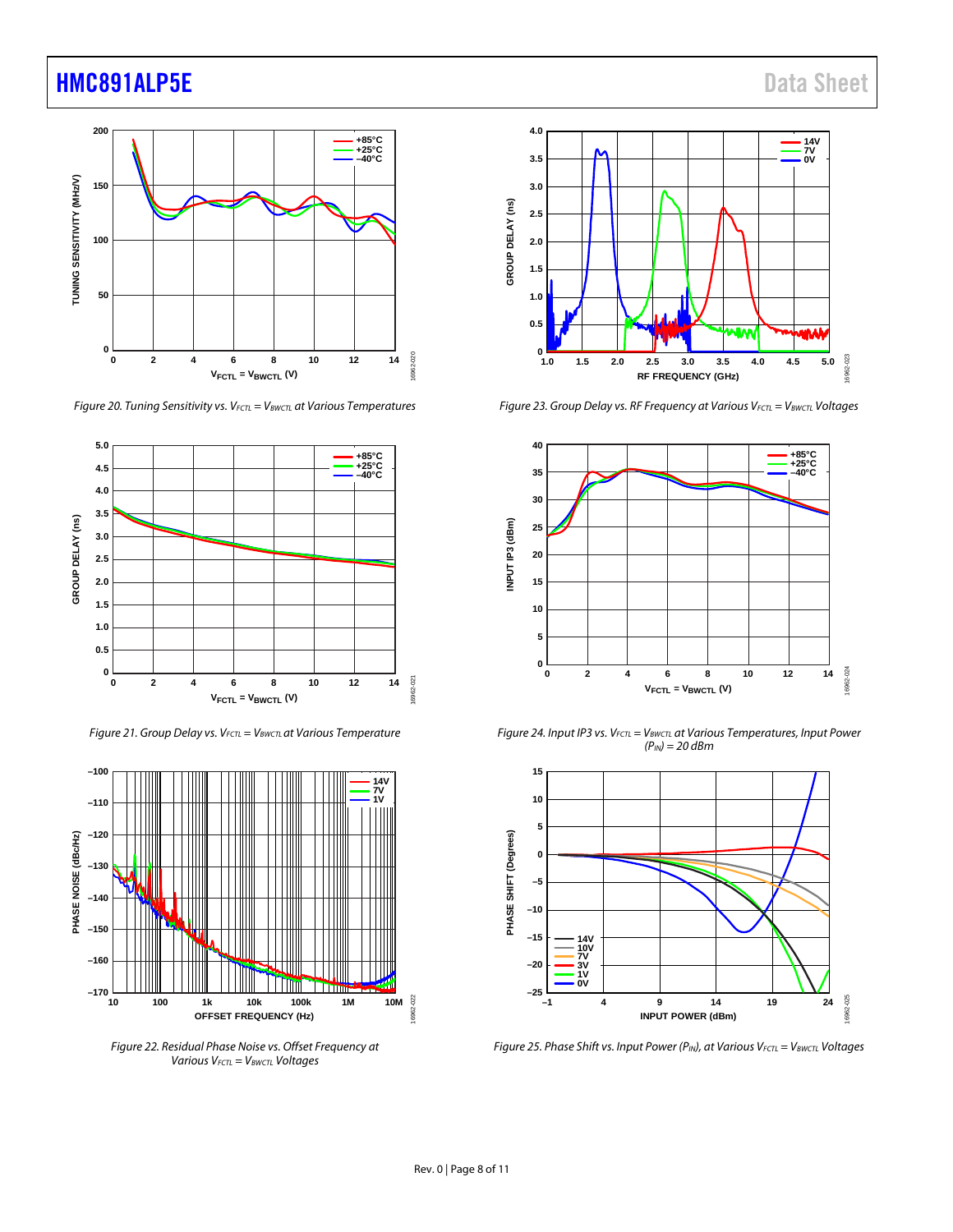## <span id="page-8-0"></span>THEORY OF OPERATION

The HMC891ALP5E is a MMIC band-pass filter that features a user-selectable pass band frequency. Varying the applied analog tuning voltage between 0 V and 14 V at  $V_{\text{FCTL}}$  varies the  $f_{\text{CBNTER}}$ frequency between 1.95 GHz and 3.4 GHz. The bandwidth of the filter is adjustable by using the VBWCTL control voltage, which can vary from 0 V to 14 V. Typical operation is to tie the  $V_{FCTL}$ and VBWCTL control voltages together.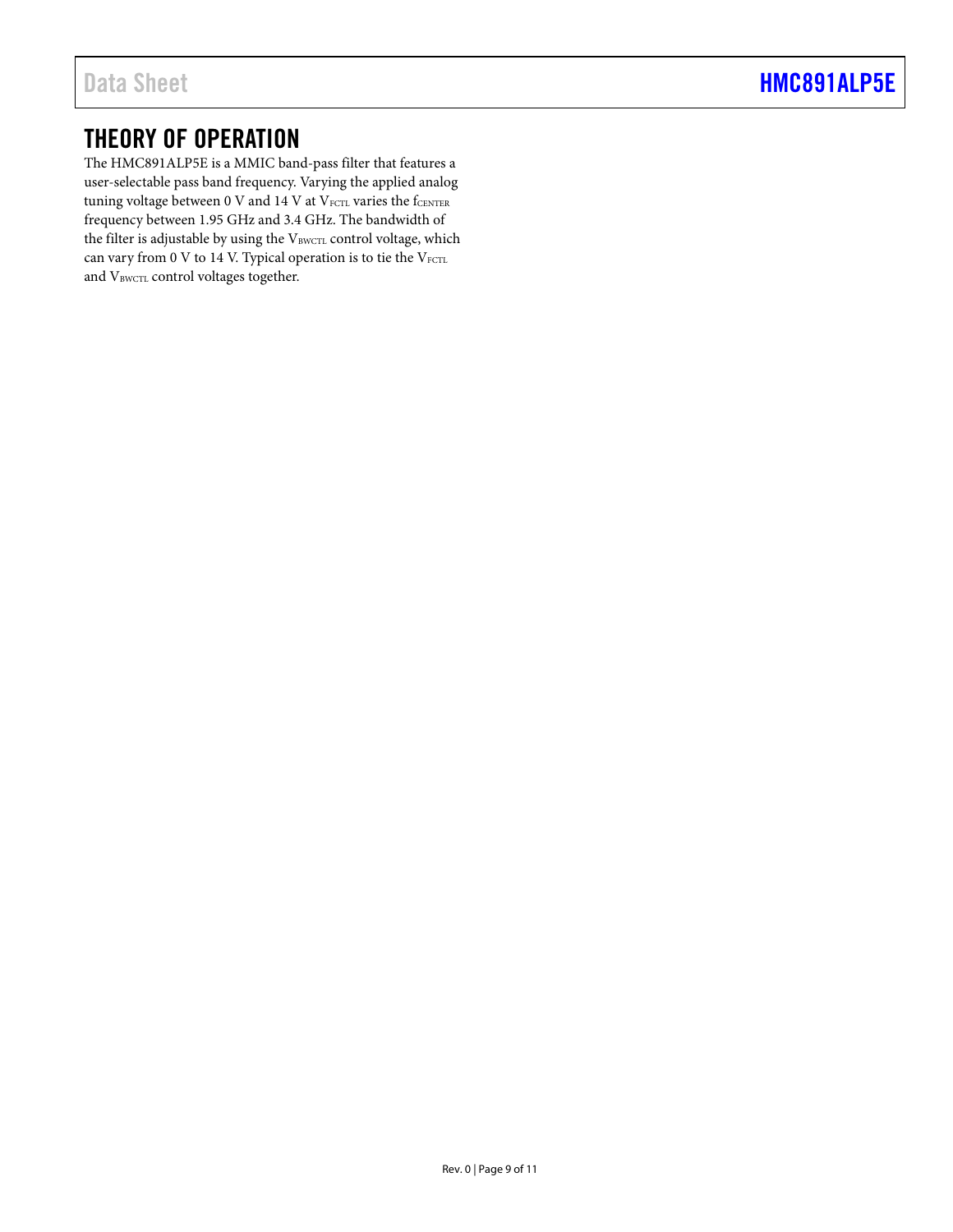## <span id="page-9-1"></span><span id="page-9-0"></span>APPLICATIONS INFORMATION **TYPICAL APPLICATION CIRCUIT**

[Figure 26 s](#page-9-3)hows the typical application circuit for the HMC891ALP5E. The RFIN and RFOUT pins are dc-coupled and require external, 100 pF series capacitors (C1 and C2).



#### Figure 26. Typical Application Circuit

#### <span id="page-9-3"></span><span id="page-9-2"></span>**EVALUATION PRINTED CIRCUIT BOARD (PCB)**

All RF traces are routed on Layer 1 (primary side) and the remaining three layers are ground planes that provide a solid ground for RF transmission lines, as shown in [Figure 27.](#page-9-4) The top dielectric material is Rogers 4350, which offers low loss performance. The prepreg material in Layer 2 attaches the Isola 370HR core layer with copper traces layers above and below the core layer. The prepreg material and the Isola 370HR core layer are used to achieve the required board finish thickness.



<span id="page-9-4"></span>The circuit board in this application uses RF circuit design techniques. Signal lines must have an impedance of 50  $Ω$ , and the package ground leads and exposed pad must be connected directly to the ground plane (see [Figure 27\)](#page-9-4). Use a sufficient number of via holes to connect the top and bottom ground planes. The evaluation circuit board shown in [Figure 28 i](#page-9-5)s available from Analog Devices, Inc. upon request.

|  |  | Table 4. Bill of Materials for the EV1HMC891ALP5 |  |  |  |  |
|--|--|--------------------------------------------------|--|--|--|--|
|--|--|--------------------------------------------------|--|--|--|--|

| <b>Item</b>                                                       | <b>Description</b>                                     |  |  |
|-------------------------------------------------------------------|--------------------------------------------------------|--|--|
| J1, J2                                                            | PCB mount, Subminiature Version A (SMA) connector, SRI |  |  |
| J3, J4                                                            | PCB mount SMA connector, Johnson                       |  |  |
| C1, C2                                                            | Capacitor, 100 pF, 0402                                |  |  |
| U1                                                                | HMC891ALP5E                                            |  |  |
| <b>PCB</b>                                                        | 08-049598 <sup>2</sup> evaluation PCB                  |  |  |
| <sup>1</sup> Circuit board material is Arlon 25ER or Rogers 25ER. |                                                        |  |  |

<sup>1</sup> Circuit board material is Arlon 25FR or Rogers 25FR.<br><sup>2</sup> 08-049598 is the raw, bare PCB identifier. Reference the <mark>EV1HMC891ALP5</mark> when ordering the complete evaluation PCB.



<span id="page-9-5"></span>Figure 28. Evaluation PCB, Top Layer Outline Dimensions

6962-027 16962-027